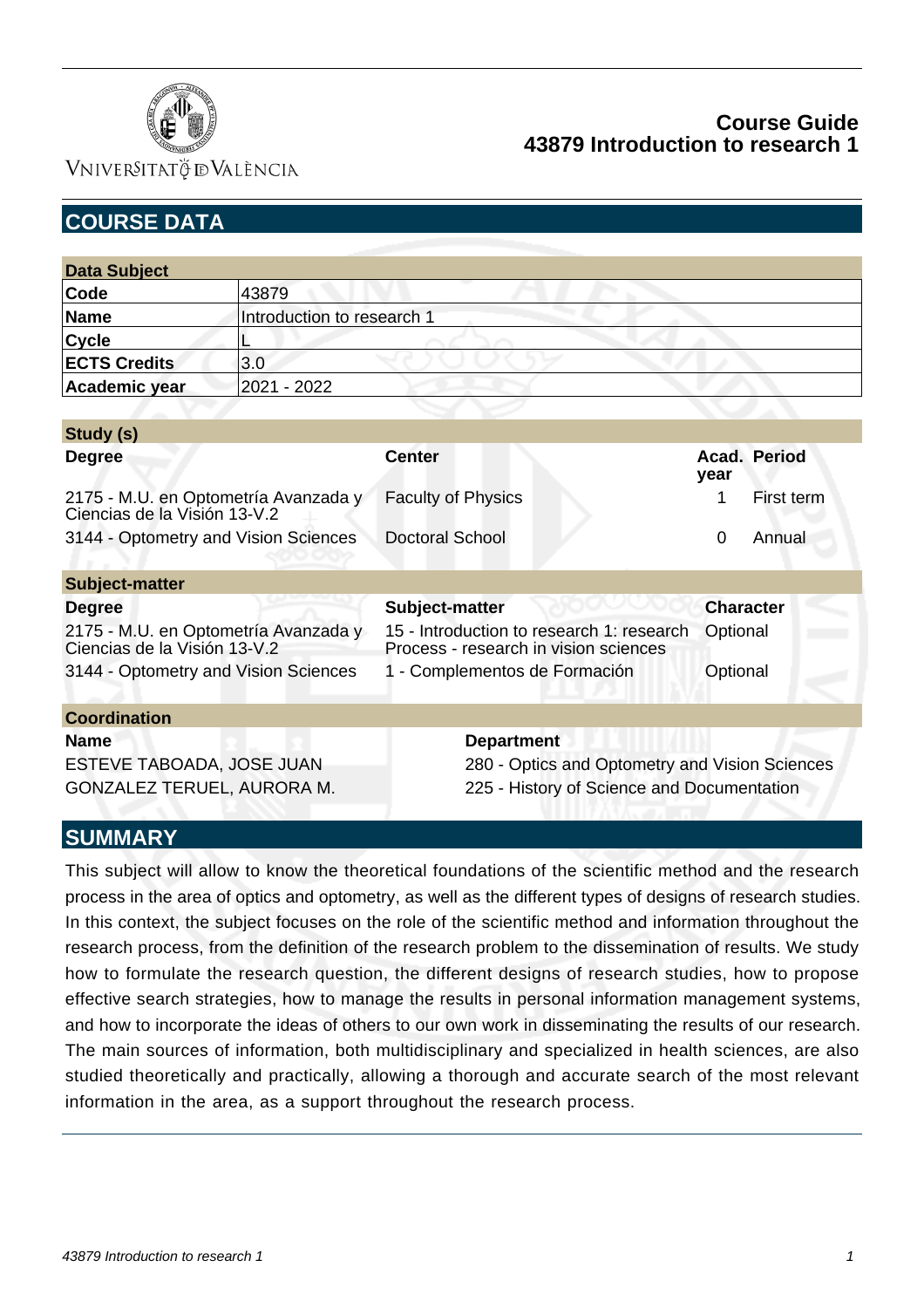

Vniver§itatğ dValència

# **PREVIOUS KNOWLEDGE**

#### **Relationship to other subjects of the same degree**

There are no specified enrollment restrictions with other subjects of the curriculum.

#### **Other requirements**

No prerequisites are required apart from skills and knowledge provided by university studies.

## **OUTCOMES**

#### **2175 - M.U. en Optometría Avanzada y Ciencias de la Visión 13-V.2**

- Students can apply the knowledge acquired and their ability to solve problems in new or unfamiliar environments within broader (or multidisciplinary) contexts related to their field of study.
- Students are able to integrate knowledge and handle the complexity of formulating judgments based on information that, while being incomplete or limited, includes reflection on social and ethical responsibilities linked to the application of their knowledge and judgments.
- Students can communicate their conclusions, and the knowledge and rationale underpinning these, to specialist and non-specialist audiences, clearly and unambiguously.
- Students have the learning skills that will allow them to continue studying in a way that will be largely self-directed or autonomous.
- Students have the knowledge and understanding that provide a basis or an opportunity for originality in developing and/or applying ideas, often within a research context.
- Know how to work in multidisciplinary teams reproducing real contexts and contributing and coordinating their own knowledge with that of other branches and participants.
- Participar en debates y discusiones, dirigirlos y coordinarlos y ser capaces de resumirlos y extraer de ellos las conclusiones más relevantes y aceptadas por la mayoría.
- Utilizar las distintas técnicas de exposición -oral, escrita, presentaciones, paneles, etc- para comunicar sus conocimientos, propuestas y posiciones.
- Proyectar sobre problemas concretos sus conocimientos y saber resumir y extractar los argumentos y las conclusiones más relevantes para su resolución.
- Tener capacidad de análisis crítico de la información especializada en los ámbitos propios del máster.
- Tener un compromiso ético y responsabilidad social, tanto en lo que compete a la componente asistencial ligada a la profesión de óptico-optometrista como a lo que respecta a la investigación clínica.
- Tener capacidad de trabajo en equipos multidisciplinares en el área de las ciencias de la salud.
- Conocer la legislación aplicable en el ejercicio profesional, con especial atención a las materias de de igualdad de género entre hombre y mujeres, derechos humanos, solidaridad, protección del medio ambiente y fomento de la cultura de la paz.

At the end of this course, the student will know the fundamentals of the scientific method and the key aspects for formulating the research question and the main designs of research studies. At the same time, it is expected that the student will be able to make an exhaustive exploitation of the main sources available in order to obtain and manage the most relevant scientific information needed at each stage of the research process.

43879 Introduction to research 1 2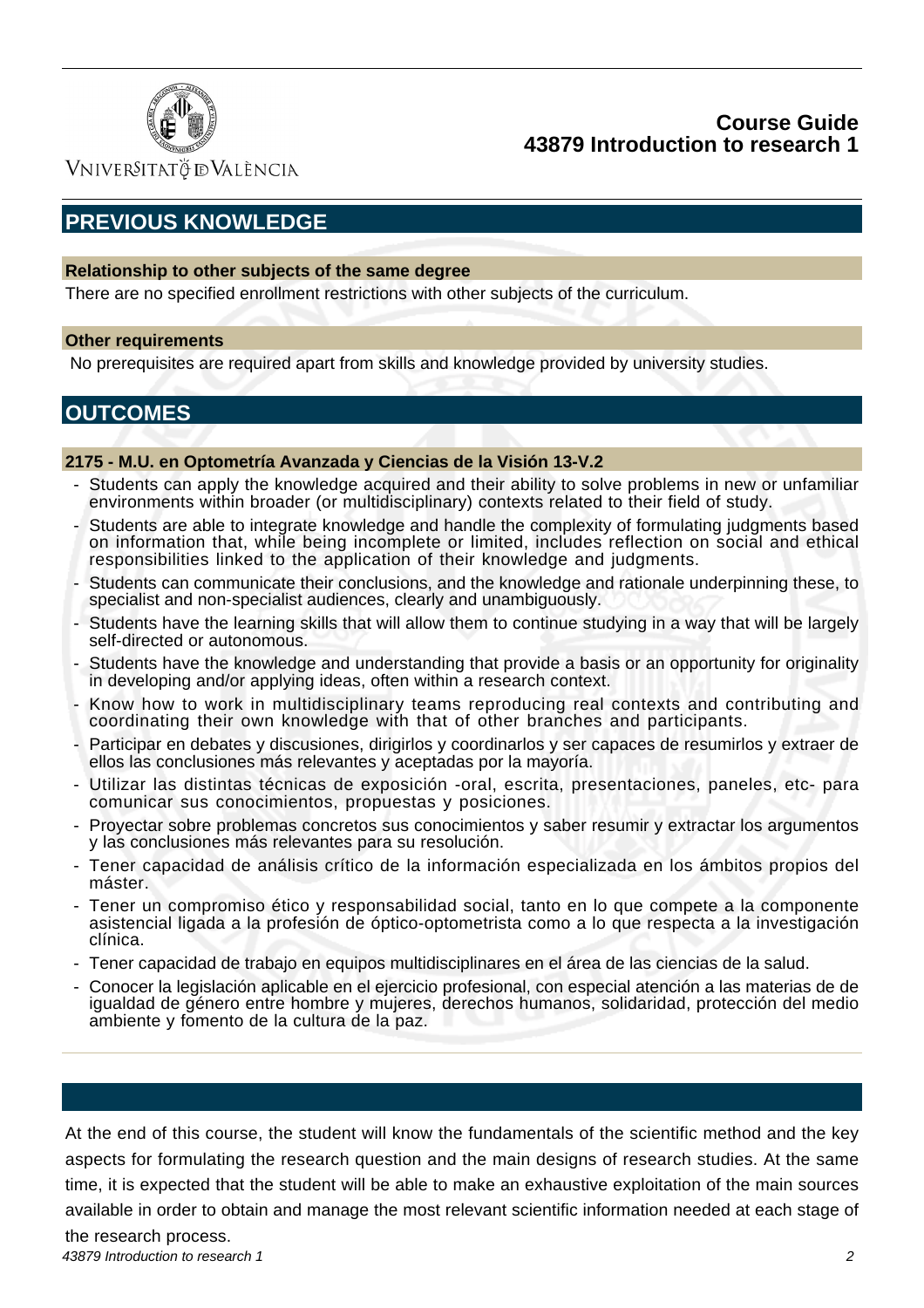

VNIVERSITATÖ ID VALÈNCIA

## **DESCRIPTION OF CONTENTS**

#### **1. The scientific method**

The scientific method The research process Role of information in the research process Research ethics

#### **2. Research designs**

Different designs in research studies: classification variables Descriptive studies Analytical studies Observational analytical studies Experimental analytical studies

#### **3. Information sources for scientific work**

Primary and secondary sources: the scientific journal and bibliographic databases Systematic approach to reviewing the scientific literature Information management in the research process. Bibliographic references managers

#### **4. Bibliographic databases in health sciences**

Medline - PubMed - Mesh EMBASE - Emtree Other databases: LILACS, IBECS, ...

#### **5. Interdisciplinary bibliographic databases of interest to health sciences**

WoS - Web of Science: Science Citation Index, Social Science Citation Index Journal Citation Reports **SCOPUS** Scimago Journal & Country Rank

#### **6. From the initial proposal to the final draft. The IMRaD protocol**

Types of scientific articles. Original article and review article Anatomy of an original article: Title, abstract, keywords, Introduction, Methodology, Results, Discussion conclusion

Bibliographic references. Incorporating the ideas of others into our work. Plagiarism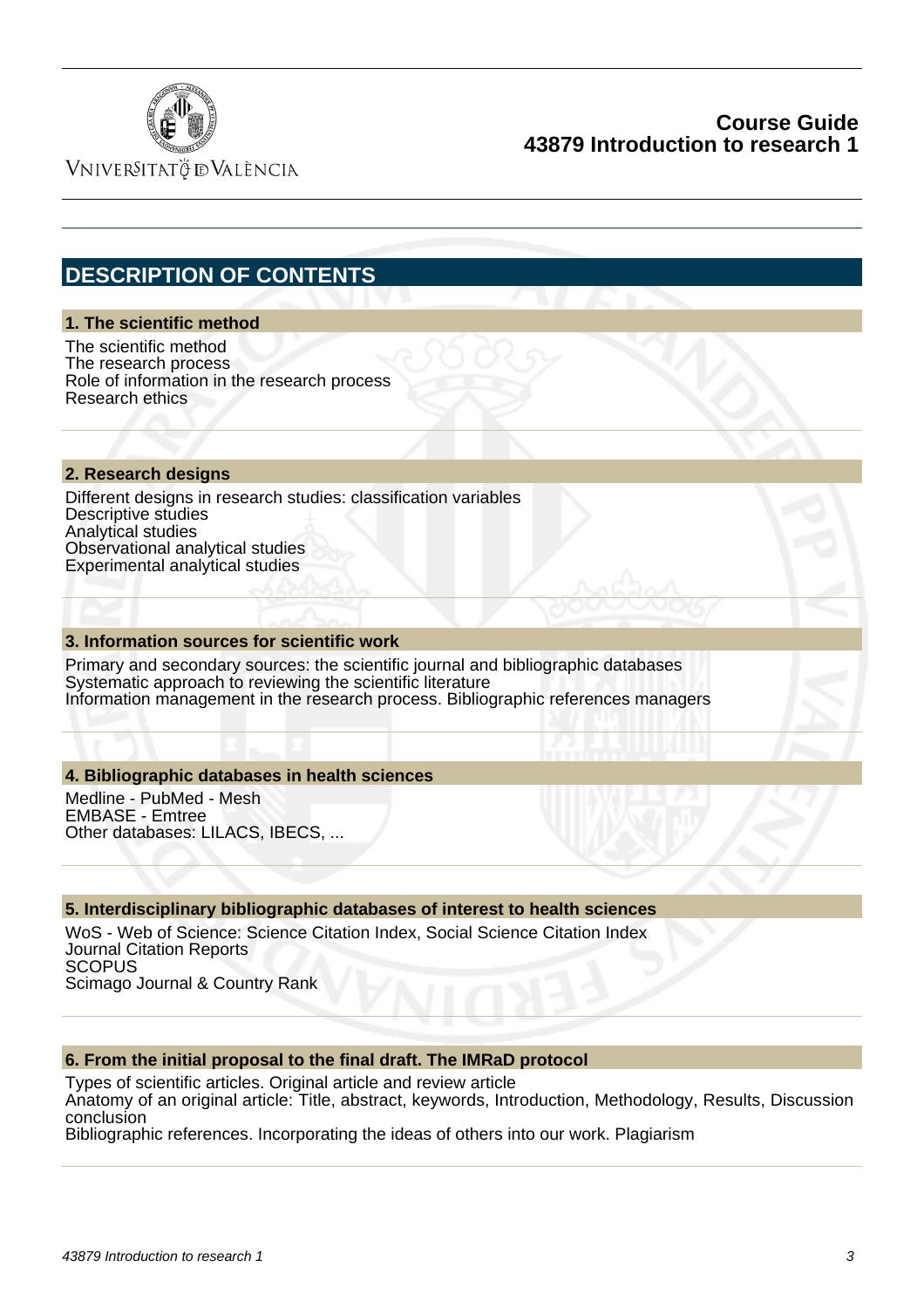

VNIVERSITATÖ IDVALÈNCIA

# **WORKLOAD**

|              | <b>Hours</b> | % To be attended |
|--------------|--------------|------------------|
|              | 12,00        | 100              |
|              | 8,00         | 100              |
|              | 4,00         | 100              |
|              | 10,00        |                  |
|              | 29,00        |                  |
|              | 6,00         | 0                |
| <b>TOTAL</b> | 69,00        |                  |
|              |              |                  |

## **TEACHING METHODOLOGY**

The development of the course is structured around two types of activities in addition to research activities, preparation of classes and final exercise: the lectures and practical lessons in the computer classroom.

Lectures. Students must acquire basic knowledge on the agenda through self-study and attendance at the lectures. In these classes, the teacher will give an overview of the topic, have an impact on those key concepts for the understanding of it and answer any questions or issues. For individual study and preparation of the subject in depth, they provide students with a basic and additional bibliography, addresses, Internet and support material, as well as instructions and tips for handling information sources.

Practical lessons in the computer classroom. These activities will be developed to complement the knowledge acquired in the theoretical classes through exercises. The activities will revolve around the exhaustive exploitation of the sources of information studied and the management of the results of the searches in the systems of management of the personal information.

## **EVALUATION**

The evaluation of this subject will be continuous, and will consist of:

**1) Continuous assessment activities (30% of the grade).** The students must carry out and deliver the practical activities proposed, through the virtual classroom and on the indicated dates, as well as pass the questionnaires that will be carried out at the end of each of the topics and that will contain both theoretical and practical questions regarding the contents treated in each topic.

**The grade obtained in these activities during the first semester will be maintained for the second call of the subject.**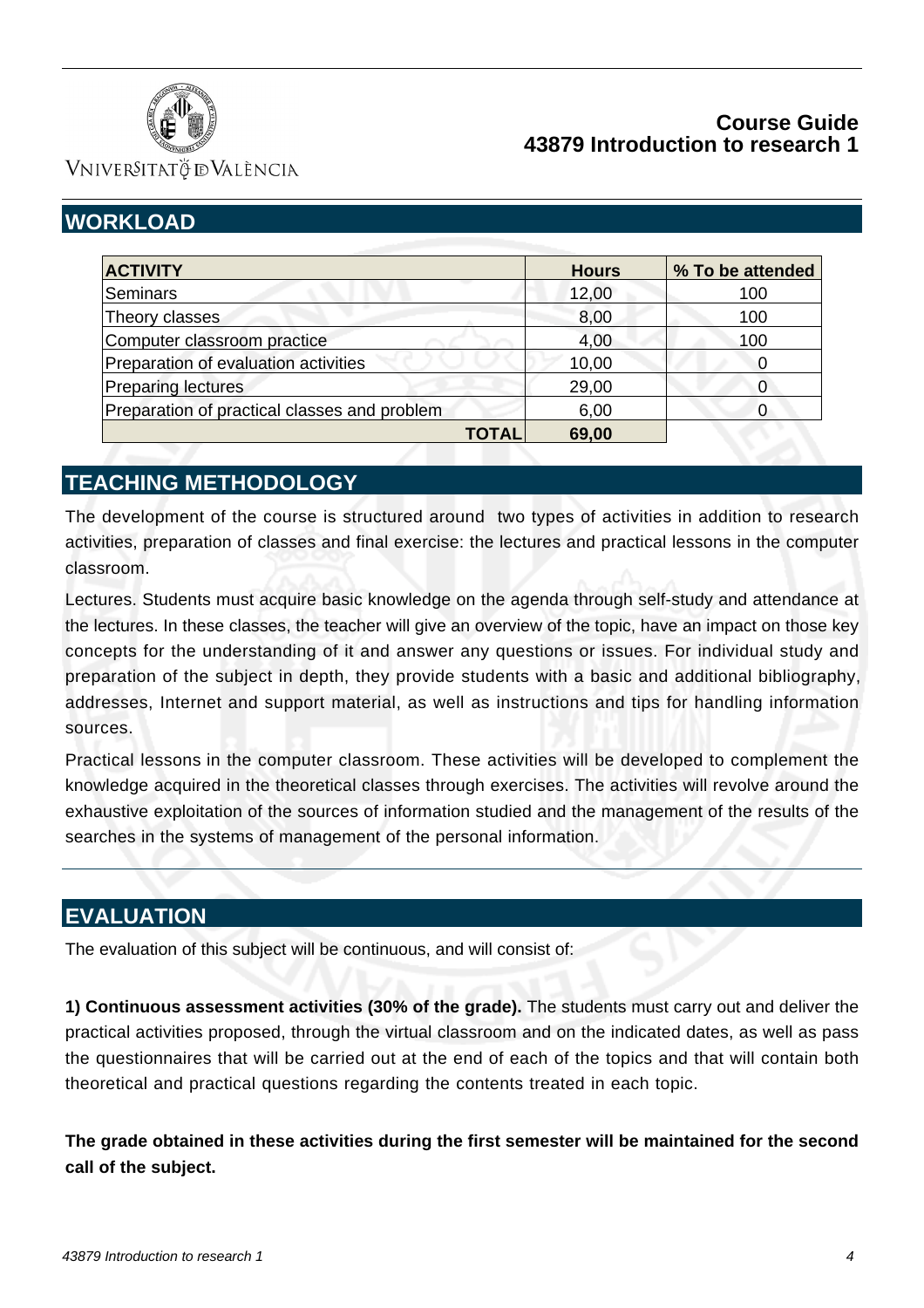

The completion and delivery of these practices will be an **essential requirement to be able to take the final exam of the subject.**

#### **2) Final theoretical-practical exam (70% of the mark).**

The presentation of exercises, questions, activities, reading cards and other exercises submitted for evaluation that have not been carried out directly by the student or that come from the direct copy of other similar works will be considered sufficient reason for failure in the subject, at the margin of the other possible actions of a disciplinary nature that must be carried out.

## **REFERENCES**

#### **Basic**

- Cordón García JA, Alonso Arévalo J, Gómez Díaz R, López Lucas J. Las nuevas fuentes de información: información y búsqueda documental en el contexto de la web 2.0. Madrid: Pirámide; 2012.
- Ford N. The essential guide to using the Web for research. Los Angeles: Sage Publications Ltd; 2012.
- Ferran Ferrer N, Pérez-Montoro Gutiérrez M. Búsqueda y recuperación de la información. 1ª en lengua castellana ed. Barcelona: Editorial UOC; 2009.
- Seoane T, Martín-Sánchez E, Martín JLR, Lurueña-Segovia S, Alonso Moreno FJ. Capítulo 3: La investigación a partir de la observación. Estudios descriptivos. Estudios analíticos. SEMERGEN - Medicina de Familia. 2007;33(5):250-6.

#### **Additional**

- Abadal E. Acceso abierto a la ciencia. Barcelona: UOC; 2012.
- Day RA. Cómo escribir y publicar trabajos científicos. 5 ed. Washington, D.C: Organización Panamericana de la Salud; 2005.
- Estrada JM. La búsqueda bibliográfica y su aplicación en PubMed-MedLine. SEMERGEN Medicina de Familia. 2007;33(4):1939.
- Hernández Sampieri R, Fernández Collado C, Baptista Lucio P. Metodología de la investigación. 5a ed. Madrid: McGraw-Hill; 2010.
- Informe APEI sobre acceso abierto | E-LIS. E-prints in Library and Information Science Available at: http://eprints.rclis.org/handle/10760/12507. Accessed 5/31/2013, 2011.
- Jiménez Villa J, Argimón Pallás JM, Martín Zurro A. Publicación científica biomédica: cómo escribir y publicar un artículo de investigación. Barcelona: Elsevier Science; 2010.
- Martín J, Seoane T, Martín-Sánchez E, Sainz-Pardo M. Formulación de la pregunta de investigación. SEMERGEN - Medicina de Familia. 2007;33(3):14953.
- Patrias K. Citing medicine: the NLM style guide for authors, editors, and publishers [Internet]. 2nd ed. Wendling DL, technical editor. Bethesda (MD): National Library of Medicine (US); 2007.
- Lazcano-Ponce E, Salazar-Martínez E, Gutiérrez-Castrellón P, Angeles-Llerenas A, Hernández-Garduño A, Viramontes JL. Ensayos clínicos aleatorizados: variantes, métodos de aleatorización, análisis, consideraciones éticas y regulación. Salud Pública de México 2004;46(6):559-84.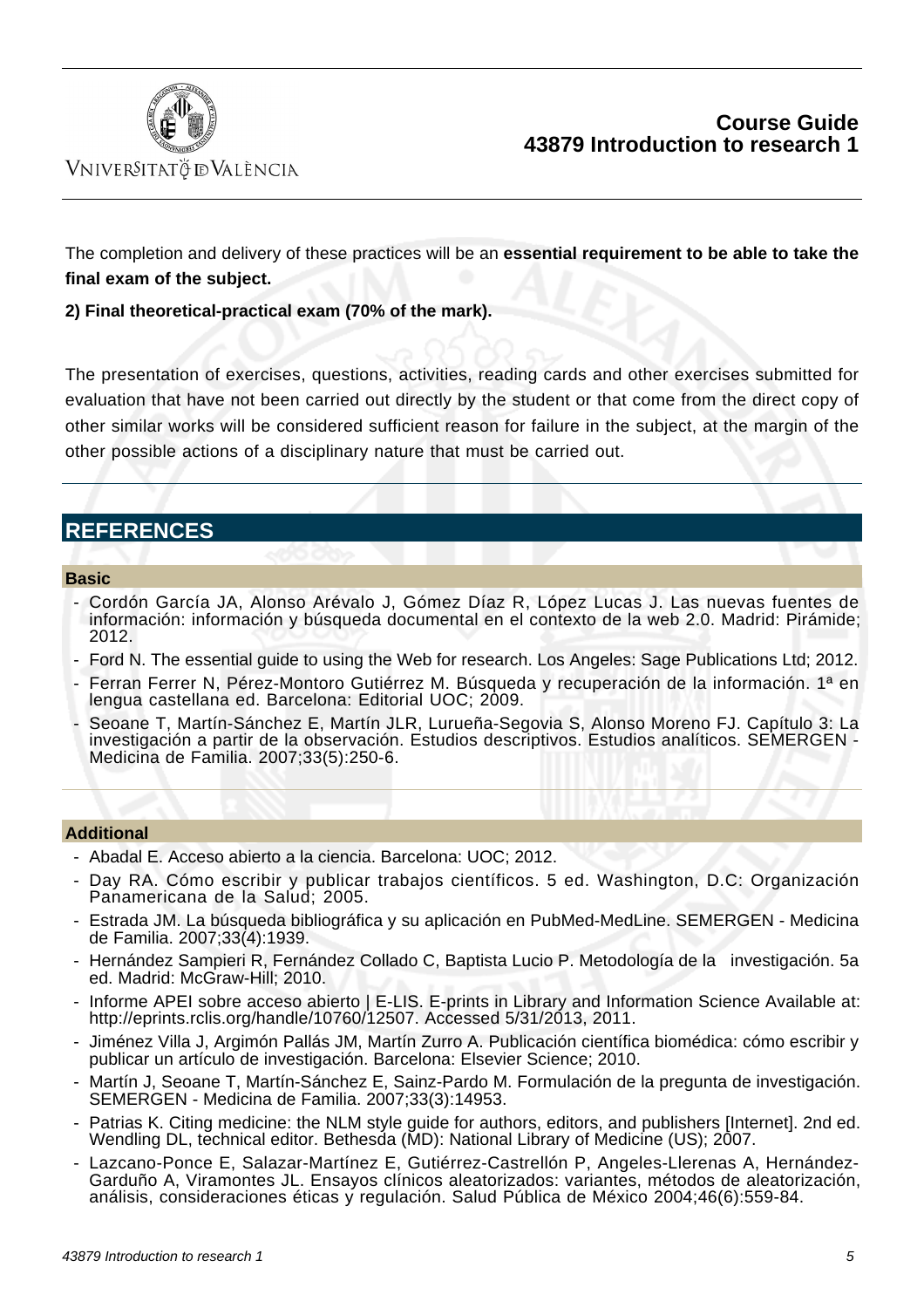

## VNIVERSITATÖ EVALÈNCIA

 - Pita Fernández S. Epidemiología. Conceptos básicos. En: Tratado de Epidemiología Clínica. Madrid; DuPont Pharma, SA; Universidad de Alicante 1995:25-47.

# **ADDENDUM COVID-19**

**This addendum will only be activated if the health situation requires so and with the prior agreement of the Governing Council**

| FICHA DE ADENDA A LA GUÍA DOCENTE |                                              |  |
|-----------------------------------|----------------------------------------------|--|
| Código de asignatura              | 43879                                        |  |
| Nombre de asignatura              | Introducción a la investigación I            |  |
| <b>Titulación</b>                 | M.U. en Optometría Avanzada y Ciencias de la |  |
|                                   | Visión                                       |  |

| APARTADOS DE LA ADENDA A LA GUÍA DOCENTE E INFORMACIÓN<br>PARA SU CUMPLIMENTACIÓN |             |                      | <b>ADENDA A LA GUÍA</b><br><b>DOCENTE</b>                                  |
|-----------------------------------------------------------------------------------|-------------|----------------------|----------------------------------------------------------------------------|
|                                                                                   |             |                      | (El cuadro gris se<br>trasladará directamente<br>como la adenda a la guía) |
| Apartado                                                                          | Descripción | Posibles actuaciones | 1. CONTENIDOS                                                              |

|          | APARTADOS DE LA ADENDA A LA GUÍA DOCENTE E INFORMACIÓN<br>PARA SU CUMPLIMENTACIÓN |                      | <b>ADENDA A LA GUÍA</b><br><b>DOCENTE</b>     |
|----------|-----------------------------------------------------------------------------------|----------------------|-----------------------------------------------|
|          |                                                                                   |                      | (El cuadro gris se<br>trasladará directamente |
|          |                                                                                   |                      | como la adenda a la guía)                     |
| Apartado | Descripción                                                                       | Posibles actuaciones | <b>2. VOLUMEN DE</b>                          |
|          |                                                                                   |                      | <b>TRABAJOY</b>                               |
|          |                                                                                   |                      | <b>PLANIFICACIÓN</b>                          |
|          |                                                                                   |                      | <b>TEMPORAL DE LA</b>                         |
|          |                                                                                   |                      | <b>DOCENCIA</b>                               |